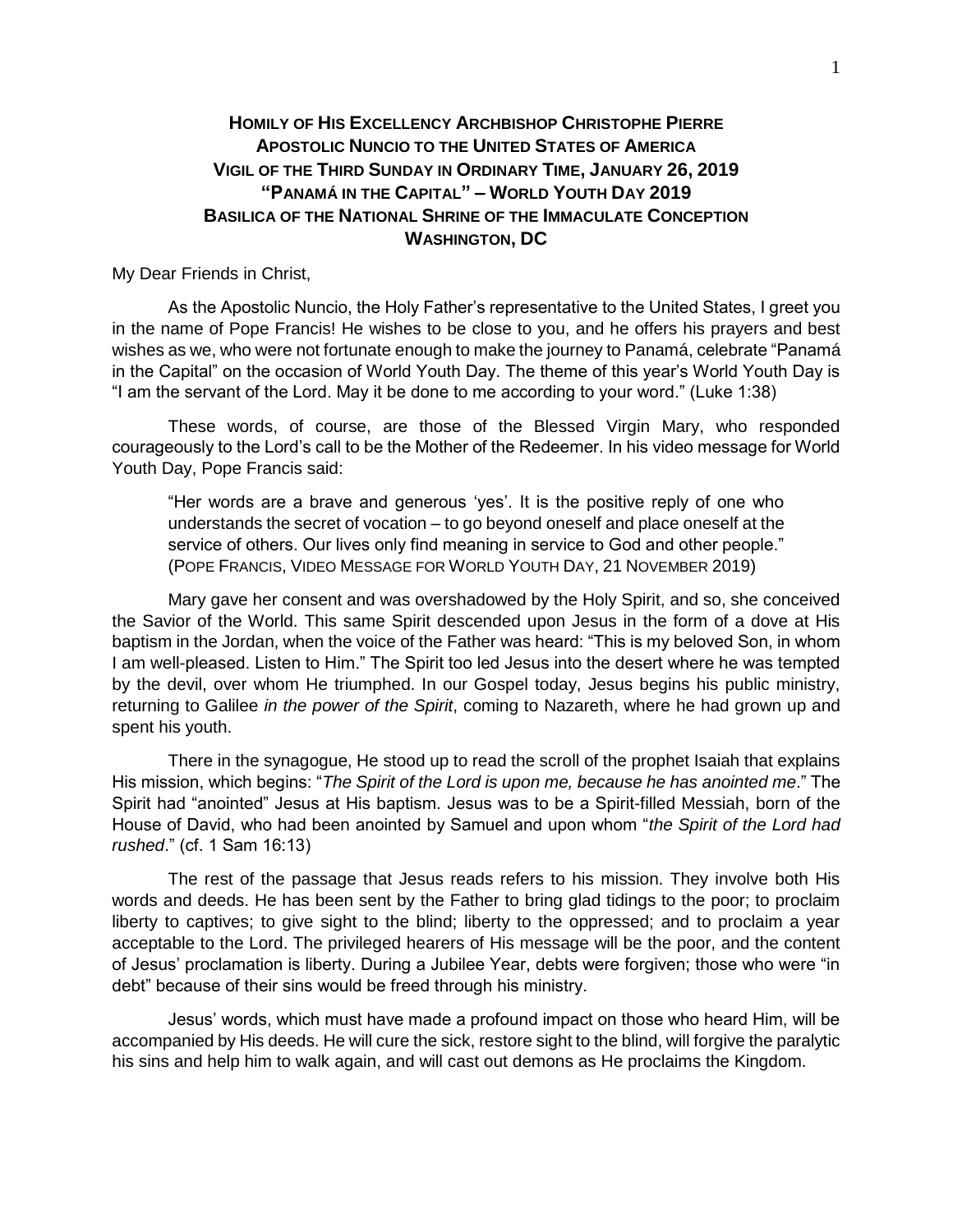What is most startling about today's Gospel is what Jesus says when He rolls up the scroll and sits down. Sitting was the position of teaching, and here Jesus gives His first teaching when He says, "*Today this Scripture passage is fulfilled in your hearing*." He is claiming that the time of waiting for the Messiah is over. The Messianic Jubilee foretold by Isaiah is here. It has arrived in His very person! Thus, those who hear Him and His words should feel blessed.

Are we not blessed to have heard His words? To have been called by name to be His disciples? To be part of God's family the Church? While we have been given the gift of faith, there are many challenges to living that faith, to responding courageously to His Word. Sometimes our faith is even mocked and ridiculed.

Jesus knew what this was like. At first, his hearers are all pleased. *The eyes of all in the synagogue looked intently at him*. But immediately they begin to question, "Isn't this the son of Joseph?" They refuse to recognize his Divine authority, and He will say, "*No prophet is accepted in his native place*." He will point out the examples of foreigners – the widow of Zarephath and Namaan the Syrian – as those who received God's prophets, and when He challenges his own people, they drive Jesus from his own town. Just as at His birth, there is still no room for Him.

At times, we can feel like that. Whether we are from this country, or Europe, or Latin America, where Christianity has deep roots, often we find that no one will listen to us. The message of faith is rejected as something superstitious – something to be set aside in favor of science or political revolution. This is our challenge: to receive His Word and to be so convicted by it that despite the pressure, we remain faithful. That is, we truly believe that He is the Messiah and the fulfillment of our hopes and dreams.

It is at these critical moments, when our faith is challenged, that our Holy Father gives us good advice:

"Dear young people, take courage. Enter within yourselves and say to God, 'What do you want from me?' Allow God to answer you. Then you will see how your life is transformed and filled with joy." (POPE FRANCIS, VIDEO MESSAGE FOR WORLD YOUTH DAY, 21 NOVEMBER 2019)

But the strength that comes from the life of faith – a strength which you possess as young people is, as our Holy Father says, "a strength that can change the world. It is a revolution that can overthrow the powerful forces at work in our world. It is the 'revolution' of service."

It is true that sometimes are best efforts are rejected, even by those close to us. Nevertheless, we learn something from Jesus. Although his own people reject Him, He does not stop. He does not give up. He goes to Capernaum and there performs many miracles and shows in action that His words are true. This true requires courage, but this courage does not only come from within. It is also a gift that comes from on high. One of the seven gifts of the Holy Spirit is fortitude.

The *Catechism* teaches us that "Fortitude is a moral virtue that ensures firmness in difficulties and constancy in the pursuit of the good. It strengthens the resolve to resist temptations and to overcome obstacles in the moral life. The virtue of fortitude enables one to conquer fear, even fear of death and to face trials and persecution …" (*CCC*, 1808)

Jesus was overshadowed by the Spirit at His baptism; was driven by the Spirit to the desert where he overcame the temptations of the Evil One; and, returned in the Spirit to the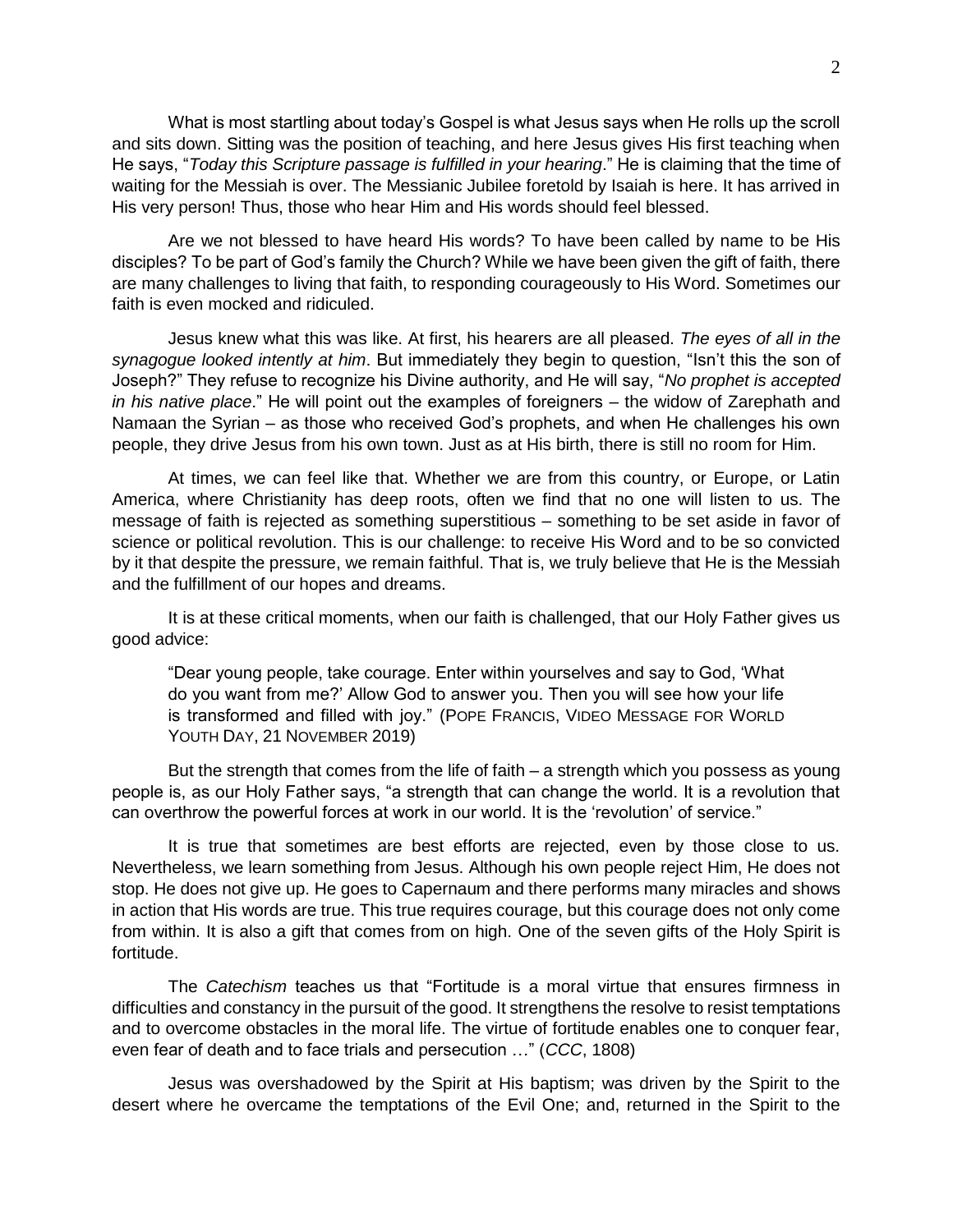synagogue to proclaim the Good News. You too received the Spirit of God in your baptism. You were sealed with the Holy Spirit in your confirmation, so that you might be strong and courageous – that you might exercise fortitude – in giving witness to Christ. It is the same Spirit who consoles us when we are feeling dejected and who fills our hearts with joy.

It is remarkable what openness to the Spirit can accomplish! Indeed, the Virgin Mary was courageous enough to be open to God and open to a future of possibilities and promises, when she said, "Let it be done to me according to your word." She was overshadowed by the Holy Spirit, and so began a revolution which has not ceased – the Revolution of Love, which comes to us in Her Son, Jesus, the Savior of the World!

Con mucho gusto y afecto, en nombre del Papa Francisco y mío personal saludo muy cordialmente a todos ustedes. El Santo Padre ofrece sus oraciones en la celebración de la Jornada Mundial de la Juventud en Washington. El tema de la XXXIV Jornada Mundial de la Juventud "He aquí la sierva del Señor; hágase en mi según tu palabra." (Lc 1, 38)

Estas palabras son, por supuesto, las de la Santísima Virgen María, que respondieron con valor al llamado a ser la Madre del Redentor. En su videomensaje, el Santo Padre dijo: "Sus palabras son un 'si' valiente y generoso. El si de quien ha comprendido el secreto de la vocación: salir de uno mismo y ponerse al servicio de los demás."

En el evangelio de este domingo oímos hablar de la vocación de Jesús. Jesús volvió *con el poder del Espíritu* a la sinagoga de Nazaret y leyó el rollo del profeta Isaías que explica su misión: "*El Espíritu del Señor está sobre mí. Él me ha ungido*. El resto del pasaje se refiere a las palabras y hechos de Jesús. Él ha sido enviado por el Padre *para llevar buenas noticias a los pobres, para anunciar la libertad a los cautivos y a los ciegos que pronto van a ver, para poner en libertad a los oprimidos y proclama el año de gracia del Señor*.

Las palabras de Jesús deben haber tenido un profundo impacto en sus oyentes. Lo más sorprendente es lo que Jesús dice cuando se sienta y comienza a enseñar: "*Hoy se cumplen estas palabras proféticas y a ustedes les llegan noticias de ello*." Afirma que el tiempo de esperar al Mesías ha terminado. El tiempo del jubileo mesiánico está aquí. He llegado en Su misma Persona. Aquellos que lo escuchan son verdaderamente bendecidos.

¿No somos bendecidos al escuchar Sus palabras y al haber sido llamado a ser Sus discípulos? Aunque hemos sido bendecidos, hay muchos desafíos para vivir nuestra fe. Nosotros y la fe somos rechazados a veces. Jesús también experimentó esto. Al principio, sus oyentes están contentos. *Todos lo aprobaban y se quedaban maravillados*, pero luego dicen: *¡Pensar que es el hijo de José!* Cuando Jesús desafía proféticamente a los nazarenos, lo expulsan de su propia ciudad.

A veces nos sentimos así. El mensaje de fe es rechazado como algo supersticioso, algo que se debe dejar de lado en favor de la revolución política o la ciencia. Este es nuestro reto: ser fieles, creer que Él es el cumplimiento de nuestras esperanzas y sueños. En estos momentos, cuando nuestra fe es argumentada, nuestro Santo Padre ofrece buenos consejos: